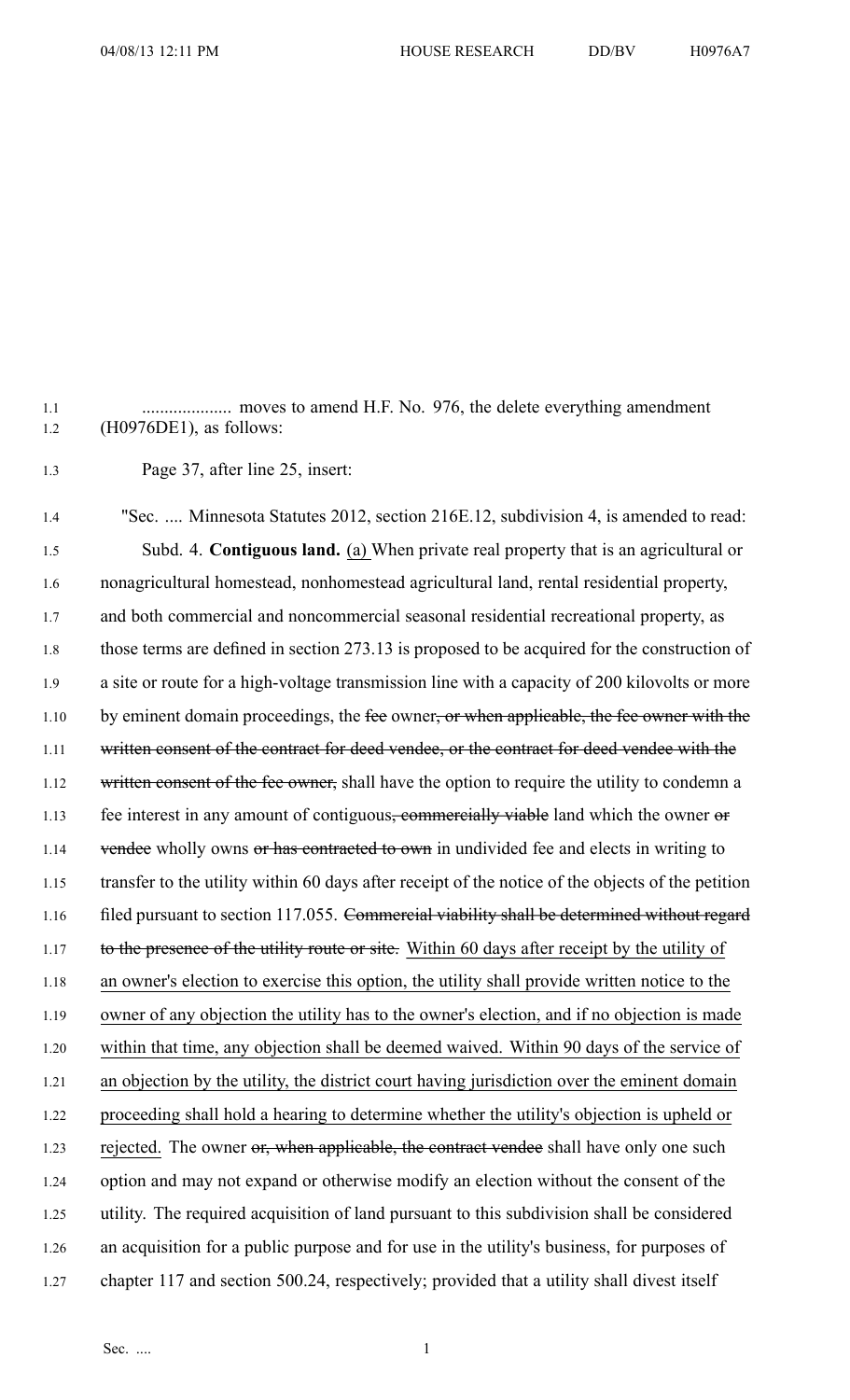2.1 completely of all such lands used for farming or capable of being used for farming not 2.2 later than the time it can receive the market value paid at the time of acquisition of lands 2.3 less any diminution in value by reason of the presence of the utility route or site. Upon 2.4 the owner's election made under this subdivision, the easement interest over and adjacent 2.5 to the lands designated by the owner to be acquired in fee, sought in the condemnation 2.6 petition for <sup>a</sup> right-of-way for <sup>a</sup> high-voltage transmission line with <sup>a</sup> capacity of 200 2.7 kilovolts or more shall automatically be converted into <sup>a</sup> fee taking.

- 2.8 (b) All rights and protections provided to an owner under chapter 117, including in 2.9 particular sections 117.031, 117.036, 117.186, and 117.52, apply to acquisition of land 2.10 or an interest in land under this section.
- 2.11 (c) Within 90 days of an owner's election under this subdivision to require the utility 2.12 to acquire land, or 90 days after <sup>a</sup> district court decision overruling <sup>a</sup> utility objection to an
- 2.13 election made pursuan<sup>t</sup> to paragraph (a), the utility must make <sup>a</sup> written offer to acquire
- 2.14 that land and amend its condemnation petition to include the additional land.
- 2.15 (d) For purposes of this subdivision, "owner" means the fee owner, or when 2.16 applicable, the fee owner with the written consent of the contract for deed vendee, or the 2.17 contract for deed vendee with the written consent of the fee owner.
- 2.18 **EFFECTIVE DATE.** This section is effective the day following final enactment 2.19 and applies to eminent domain proceedings or actions pending or commenced on or after 2.20 that date. "Commenced" means when service of notice of the petition under Minnesota 2.21 Statutes, section 117.055, is made.

## 2.22 Sec. ... **[216E.121] PROPERTY RIGHTS OMBUDSMAN.**

- 2.23 The Department of Agriculture shall provide <sup>a</sup> property rights ombudsman to assist 2.24 landowners who may be affected by <sup>a</sup> proposed high-voltage transmission line of 100 2.25 kilovolts or more, or ancillary substations, or <sup>a</sup> natural gas, petroleum, or petroleum 2.26 products pipeline, or ancillary compressor stations or pump stations that require a certificate 2.27 of need under chapter 216B or <sup>a</sup> site or route permit under chapter 216E. The ombudsman 2.28 shall provide impartial information to landowners or others facing <sup>a</sup> potential right-of-way 2.29 acquisition from <sup>a</sup> project described in this section, including, but not limited to: 2.30 (1) the steps and procedures an acquiring authority must comply with in seeking to 2.31 obtain <sup>a</sup> right-of-way by negotiation or eminent domain; 2.32 (2) the timelines associated with various procedures under clause (1); 2.33 (3) options and rights of property owners and other persons faced with <sup>a</sup> right-of-way 2.34 acquisition under the law, including rights for reimbursement of costs of appraisals and
- 2.35 relocation costs; and